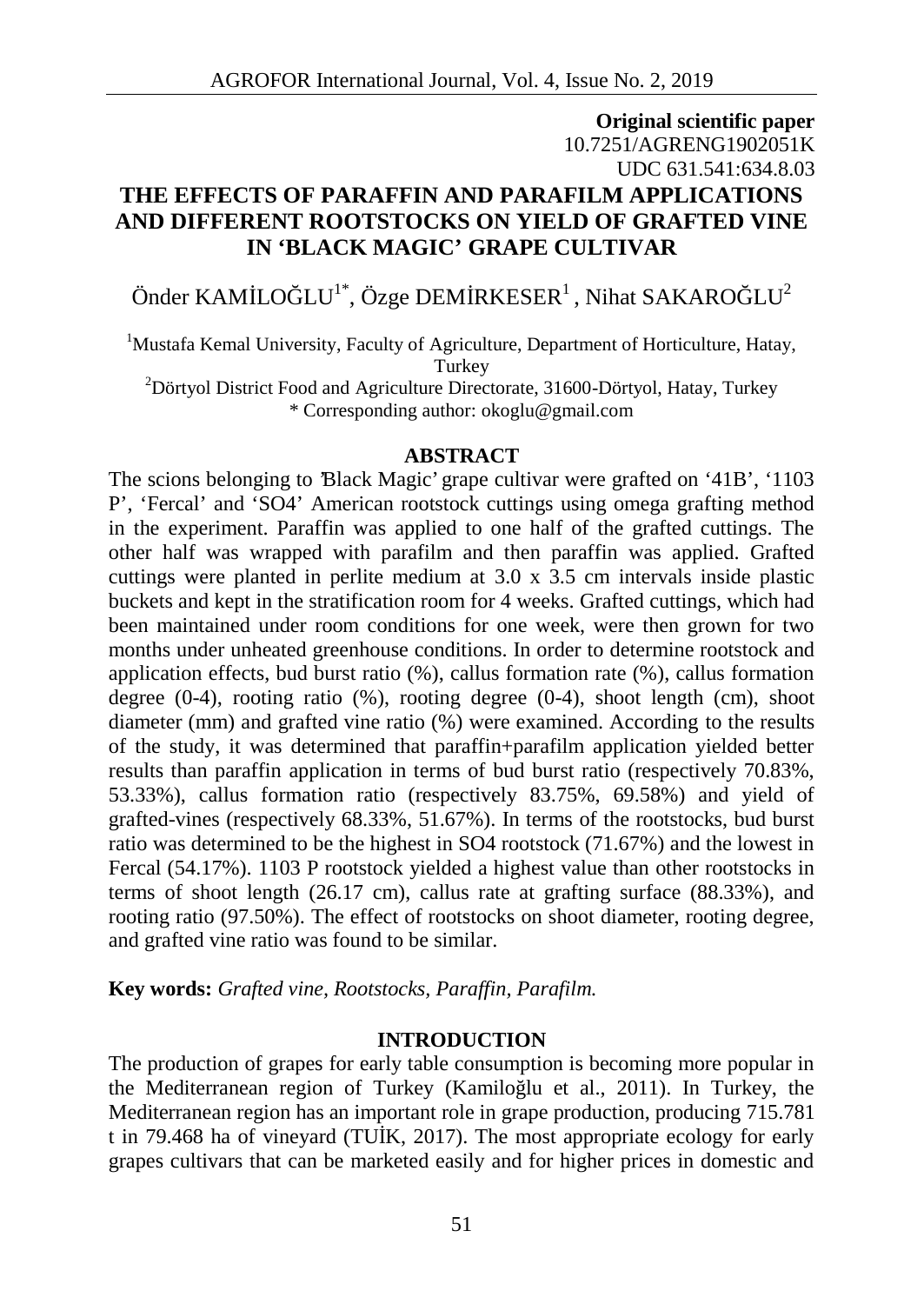foreign markets is the coastline of the Mediterranean region (Söylemezo lu et al., 2005). In the ecology of Mediterranean region, it is observed that producers in the area are quite willing to try early varieties aimed at early-grown grape cultivation. Black magic, which is a new grape variety for the region, is an early variety, with good cluster and berry shape. The clusters are medium sized, conical occasionally winged shaped and loose with an average bunch weight of 450-500 g. The berry is medium sized to large with an average weight of 5.5-6.0 g. The berry is ovoid in shape with dark blue coloration of the skin, neutral taste and 1-2 grape seeds per berry (Dimovska et al., 2013).

The grape phylloxera is one of the worst threats to modern viticulture world-wild. Most of the vineyard areas in Turkey are contaminated by phylloxera. In region where phylloxera occurs, grafting is an indispensable technic of Turkish viticulture. The grafting of Vitis vinifera varieties on American rootstocks is still considered to be the most effective means of controlling phylloxera (Vrsic et al., 2015).

The bench grafting is the main technique used for grapevine propagation (Regina et al., 2012). The most common graft section technique in this aspect is Omega. This grafting technique mainly involves the use of cuttings with a diameter of 7 to 10 mm. Tight grip of rootstock and scion tissues throughout callus formation process influences the success of grafting (Çelik et al., 1998). It is considered that, besides its effects on changes on the internal structure of cutting, cutting diameter physically affects tighter grip of scion and rootstock in omega grafting, and increases the success of grafting. As a matter of fact, Çelik et al. (1992) reported that cuttings with a diameter of 12 to 15 mm increase the grafted cutting ratio to be planted in the nursery by 27.92% to 43.14% more than cuttings with a diameter of 8 mm. Accordingly, in this grafting technique, it is important to ensure tight contact between scion and rootstock until callus formation is ensured particularly on cuttings with a certain diameter range.

Vine sapling production in Turkey is 3.362.663 in 2017 (FÜAB, 2017). This value is well below our country's annual vine sapling requirement. The production of grapevine sapling in Mediterranean region (163.400) is also quite low in agricultural regions of Turkey.

The main goal of this research was to study the influences of paraffin and parafilm applications and some grape rootstocks; 41B', '1103 P', 'Fercal' and 'SO4' on yield of grafted vine of 'Black Magic' grapevines in Eastern Mediterranean Region.

## **MATERIAL AND METHODS**

This research was conducted in 2016 at the Department of Horticulture of Hatay Mustafa Kemal University (Turkey). The scions belonging to 'Black Magic' grape cultivar were grafted on '41B', '1103 P', 'Fercal' and 'SO4' American rootstock cuttings using omega grafting method in the experiment (on March 21, 2016). Paraffin was applied to one half of the grafted cuttings, the other half was rolled with special plastic parafilm (Zenginbal, 2015) and then paraffin was applied (Hamdan and Basheer-Salimia, 2010), (Figure 1a,b,c). Grafted cuttings were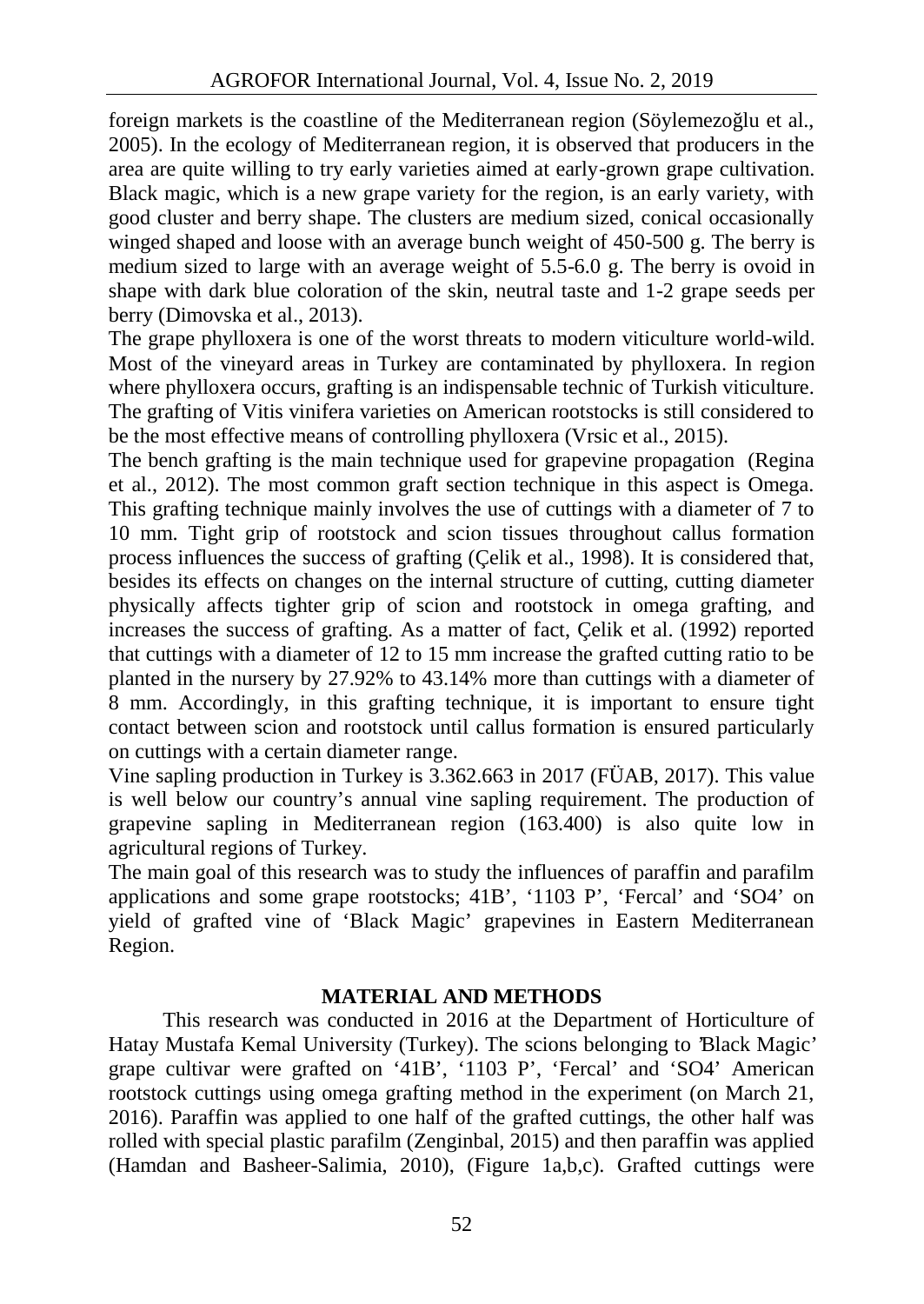planted in perlite medium at 3.0 x 3.5 cm intervals and 15 cm depth inside plastic buckets and kept in the stratification room for 4 weeks (Figure 1d,e). Grafted cuttings, which had been maintained under room conditions for one week, were then grown for about 2 months under unheated greenhouse conditions (Figure 1f). In order to determine rootstock and application effects, rootstock cutting diameter (mm), callus formation rate (%), callus formation degree (0-4), rooting ratio (%), rooting degree (0-4), bud burst ratio (%), shoot length (cm), shoot diameter (mm) and grafted vine ratio (%) were examined (Figure 1g). In experiment, temperature and humidity values within the stratification room and the greenhouse were recorded with 30-minute intervals using a datalogger.

The research was planned so that there would be three replications and 20 grafted cuttings would be involved in each replication in 'Two Factor Completely Randomised Design' pattern. Variance analyses of obtained data were made by using Mstat-C computer software. Differences between the averages were evaluated by Tukey test at 0.05 or 0.01. Angular transformation was applied to % values.



Figure 1. General appearances in some stages of the experiment

## **RESULT AND DISCUSSION**

Temperature and humidity values recorded in the experiment are provided in Figure 2. as weekly averages. In order to accelerate the formation of callus at the graft surface, temperature should be kept at 26-28°C, while relative humidity should be kept at 85-90% in the stratification room (Celik, 2007). During the study, temperature varied between 24.37-26.18 °C and relative humidity varied between 89.55-96.26% in the stratification room. During the growing period in the greenhouse (8 weeks), average humidity was recorded as 67.43±6.88% and average temperature was recorded as 25.36±2.51 °C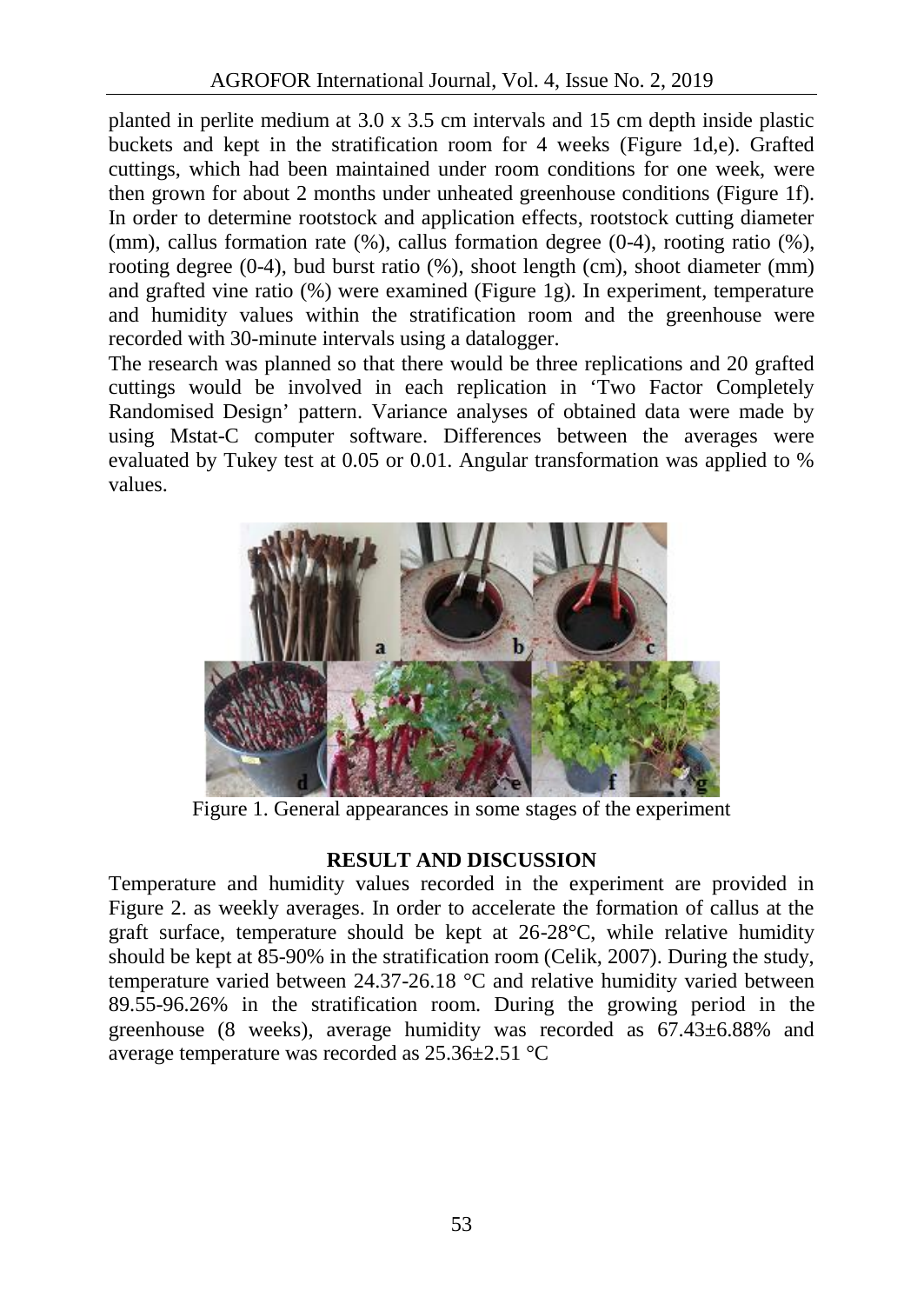

Figure 2. Changes in temperature and relative humidity during the experiment

The results obtained in terms of examined parameters according to rootstocks and applications in the study are given in Table 1 and Table 2.

During the trial, rootstock, application, and rootstock x application interaction were found to be statistically significant at the level of 1 % in terms of the ratio of callus formation at grafting surface. While callus formation ratio was 95.00 % on cuttings grafted on 1103 P rootstock, on which parafilm  $+$  parafilm was applied, cuttings grafted on 41 B and Fercal rootstocks, on which paraffin was applied, yielded the lowest value (respectively 56.67 %, 58.33 %). While application and rootstock x application interaction was found to be insignificant in terms of callus formation degree at grafting surface, the difference between rootstocks was found to be statistically significant (1%). The highest callus formation degree was identified on SO4 rootstock with 2.92. Although no difference was observed between rootstocks and applications in terms of rooting degree of cuttings, it was determined that 1103 P yielded the highest value (97.50 %) and Fercal yielded the lowest value (81.67 %) in terms of rooting ratio (Table 1).

During their study conducted to find out the effect of different IBA doses, Celik and Gargın (2009) reported that rooting degrees varied between 2.31-2.97 according to rootstock averages. Kamiloglu and Güler (2014) reported in their study that 1103 P rootstock yielded a higher value than SO4 and 41 B in terms of rooting ratio. It is seen that the findings obtained from this study support the results of the researchers.

There are endogenous and exogenous factors that affect the termination of dormancy in Vitis vinifera. Exogenous factors are temperature, light intensity, day length, oxygen, water, minerals, and cultural operations. On the other hand, internal factors are plant growth regulators, enzymes, amino acids, proteins, lipids and carbohydrates (Eris and Celik, 1981). It is seen in this study that rootstocks are effective on the bursting of buds in grafted cuttings. As a matter of fact, in terms of bud burst ratio, the differences between rootstocks were found to be significant at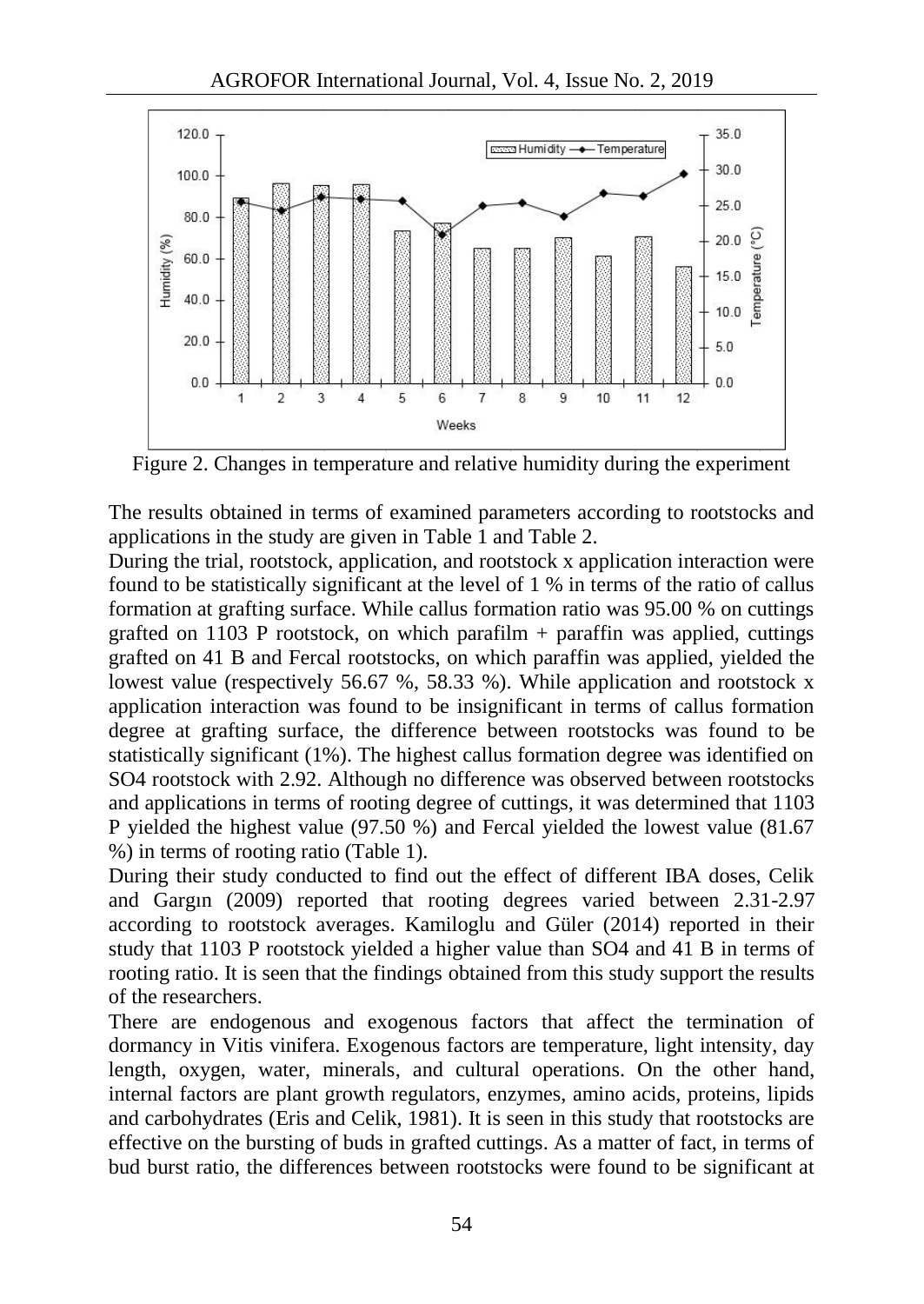the level of 5 %, and the differences between applications were found to be significant at the level of 1%, while rootstock x application interaction was not found to be statistically significant. Bud burst ratio was determined to be the highest in SO4 rootstock (71.67 %) and the lowest in Fercal (54.17%).

|                        |                   | formation for Diack magic graficulour + rootstock |                  |                |                 |         |
|------------------------|-------------------|---------------------------------------------------|------------------|----------------|-----------------|---------|
| Rootstock              | Treatment         | Rootstock                                         | Callus           | Callus         | Rooting         | Rooting |
|                        |                   | cutting diameter                                  | formation rate   | formation      | ratio           | degree  |
|                        |                   | (mm)                                              | (% )             | degree $(0-4)$ | (% )            | $(0-4)$ |
| 41 B                   | Paraffin          | $7.49$ abc <sup>1</sup>                           | 56.67(48.87) d   | 2.43           | 88.33(70.50)    | 2.82    |
|                        | Parafilm+paraffin | 7.78 a                                            | 86.67(68.67) b   | 3.03           | 90.00(71.97)    | 2.53    |
|                        | Mean              | 7.64 A                                            | 71.67(58.77) C   | 2.73 AB        | 89.17(71.23) AB | 2.68    |
|                        | Paraffin          | 7.19 bcd                                          | 81.67(64.67) bc  | 2.33           | 98.33(85.70)    | 2.90    |
| 1103 P                 | Parafilm+Paraffin | 7.19 bcd                                          | 95.00(77.10) a   | 2.20           | 96.67(83.87)    | 2.92    |
|                        | Mean              | 7.19 B                                            | 88.33(70.88) A   | 2.27 B         | 97.50(84.78) A  | 2.91    |
|                        | Paraffin          | 6.65d                                             | 58.33(49.83) d   | 2.80           | 75.00(60.27)    | 2.80    |
| Fercal                 | Parafilm+Paraffin | 6.96 cd                                           | 70.00(56.83) cd  | 2.70           | 83.33(73.53)    | 2.86    |
|                        | Mean              | 6.81 C                                            | 64.17(53.33) D   | 2.75 AB        | 81.67(66.90) B  | 2.83    |
|                        | Paraffin          | 7.70ab                                            | 81.67(64.67) bc  | 2.60           | 83.33(66.83)    | 2.80    |
| SO <sub>4</sub>        | Parafilm+Paraffin | 6.90d                                             | 83.33(65.93) b   | 3.23           | 93.33(75.27)    | 3.18    |
|                        | Mean              | 7.30 AB                                           | $82.50(65.30)$ B | 2.92A          | 88.33(71.05) AB | 2.98    |
| Treatment              | Paraffin          | 7.26                                              | 69.58(57.01) Y   | 2.54           | 86.25(70.83)    | 2.83    |
| Mean                   | Parafilm+paraffin | 7.21                                              | 83.75(67.13) X   | 2.79           | 92.08(76.16)    | 2.87    |
| $D_{Rootstock}$        |                   | **                                                | **               | **             | **              | N.S.    |
| $D_{Treatment}$        |                   | N.S.                                              | **               | N.S.           | N.S.            | N.S.    |
| D RootstockxTreatment. |                   | **                                                | **               | N.S.           | N.S.            | N.S.    |

Table 1. The effects of paraffin and parafilm+paraffin on rooting and callus formation for Black Magic grafted onto 4 rootstock

1 :Values not associated with the same letter are significantly different (P<0.05 or P<0.01)

\*: Significant at 0.05 level ; \*\*: Significant at 0.01 level; N.S.: Not Significant

However, it can be suggested that, in addition to the rootstocks, the differences in internal structure of scions used for grafting might also have been effective on the bursting ratio of buds. Parafilm + paraffin application  $(70.83\%)$  yielded the highest values in terms of this characteristic. The longer shoots were obtained from plants grafted on 1103 P than other rootstocks. The effects of rootstocks on shoot diameter and grafted vine ratio was not found significant. In terms of treatments, shoot diameter and grafted grapevines were found to be statistically significant at the levels of respectively 5 % and 1 %. Parafilm+paraffin application yielded better results than paraffin application (respectively 68.33 %, 51.67 %) in terms of grafted vine ratio (Table 2).

Table 2. The effects of paraffin and parafilm+paraffin on bud burst and shoot growth and grafted vine ratio for Black Magic grafted onto 4 rootstock

| Rootstock | Treatment         | Bud burst ratio     | Shoot       | Shoot diameter | Grafted vine |
|-----------|-------------------|---------------------|-------------|----------------|--------------|
|           |                   | $\frac{9}{6}$       | length (cm) | (mm)           | ratio $(\%)$ |
| 41 B      | Paraffin          | 53.33(46.93)        | 20.83       | 2.92           | 53.33(46.93) |
|           | Parafilm+paraffin | 65.00(53.87)        | 19.47       | 2.86           | 61.67(51.93) |
|           | Mean              | 59.17(50.40) $AB^1$ | 20.15 B     | 2.89           | 57.50(49.43) |
| 1103 P    | Paraffin          | 55.00(48.07)        | 24.43       | 2.59           | 55.00(48.07) |
|           | Parafilm+Paraffin | 71.67(58.07)        | 27.90       | 2.78           | 71.67(58.07) |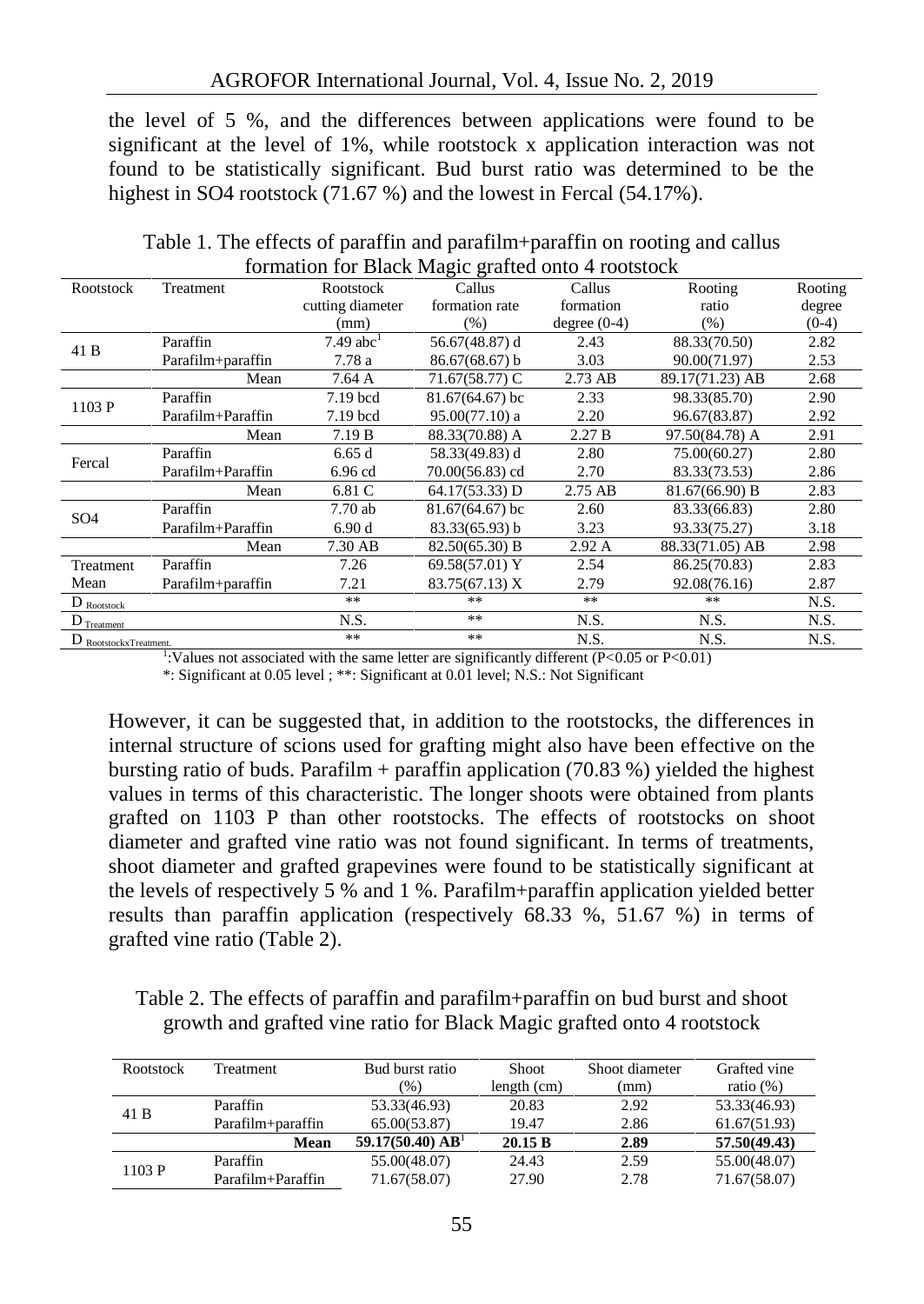|                          | Mean              | $63.33(53.07)$ AB | 26.17A  | 2.69   | 63.33(53.07)   |
|--------------------------|-------------------|-------------------|---------|--------|----------------|
| Fercal                   | Paraffin          | 38.33(38.17)      | 17.03   | 3.22   | 35.00(36.23)   |
|                          | Parafilm+Paraffin | 70.00(57.00)      | 15.63   | 2.24   | 68.33(55.87)   |
|                          | Mean              | 54.17(47.58) B    | 16.33 B | 2.73   | 51.67(46.05)   |
| SO <sub>4</sub>          | Paraffin          | 66.67(54.83)      | 20.20   | 2.92   | 63.33(52.80)   |
|                          | Parafilm+Paraffin | 76.67(61.13)      | 20.20   | 2.36   | 71.67(57.90)   |
|                          | Mean              | 71.67(57.98) A    | 20.20 B | 2.64   | 67.50(55.35)   |
| <b>Treatment</b>         | Paraffin          | 50.33(47.00) Y    | 20.63   | 2.92 X | 51.67(46.01) Y |
| Mean                     | Parafilm+paraffin | 70.83(57.52) X    | 20.80   | 2.56Y  | 68.33(55.94) X |
| $D_{\rm Rootstock}$      |                   | $*$               | **      | N.S.   | N.S.           |
| $D$ Treatment            |                   | **                | N.S.    | $\ast$ | **             |
| $D$ RootstockxTreatment. |                   | N.S.              | N.S.    | N.S.   | N.S.           |

AGROFOR International Journal, Vol. 4, Issue No. 2, 2019

<sup>1</sup>:Values not associated with the same letter are significantly different (P<0.05 or P<0.01)

\*: Significant at 0.05 level ; \*\*: Significant at 0.01 level; N.S.: Not Significant

Similar studies have not been found in the literature in terms of parafilm+paraffin application. Therefore, the findings obtained from the study cannot be compared with other studies. But; this application generally gave higher values than the paraffin application in terms of the properties examined. American grapevine rootstocks can give similar or different results in terms of features examined in grafting studies. In our study, 1103 P yielded higher values than other rootstocks in terms of shoot length, callus formation rate and rooting ratio. When the results of some researches are examined; 1103 P rootstock shoot length (Dardeniz and  $\alpha$ ahin, 2005), callus formation (Kamiloglu and Güler, 2014; Köse et al., 2015) and root development (Sağlam et al. 2005; Kamiloglu and Güler, 2014; Köse et al., 2015) gave better results than the other rootstocks.

#### **CONCLUSION**

Wrapping at the graft union is not a common practice in the omega grafting technique. However, this practice, performed on thin diameter rootstock cuttings, have a positive effect on the success of grafting. This is caused by the increase in the ratio of grafted vines due to parafilm+paraffin application. According to the results of the study, parafilm+paraffin application provided 16.00 % improvement on the ratio of grafted vines in comparison with application of only paraffin. In terms of the rootstocks, 1103 P yielded better performance than other rootstocks in terms of shoot length (26.17 cm), callus formation rate at grafting surface (88.33 %), and rooting ratio (97.50%). The effects of rootstocks on shoot diameter, rooting degree, and grafted vine ratio were found to be similar.

#### **REFERENCES**

- Çelik, H., A ao lu, Y. S., Fidan, Y., Marasalı, B., and Söylemezo lu, G. (1998). Genel baçcılık /General viticulture/. Sunfidan A Mesleki Kitaplar Serisi, 1(178,190).
- Çelik, H. Çelik, S., Marasalı Kunter B., Söylemezo lu G., Boz, Y., Özer, C., Atak, A. (2005). Ba cılıkta geli me ve üretim hedefleri /Development and production objectives in viticulture/. VI. Türkiye Ziraat Mühendisliği Teknik Kongresi, Ankara, s. 564-568.
- Çelik, S., Bahar, E., Boz, Y. (1992). Standart dışı anaç çeliklerinin aşılı köklü asma fidanı üretiminde kullanılması /The use of non-standard rootstock cuttings in